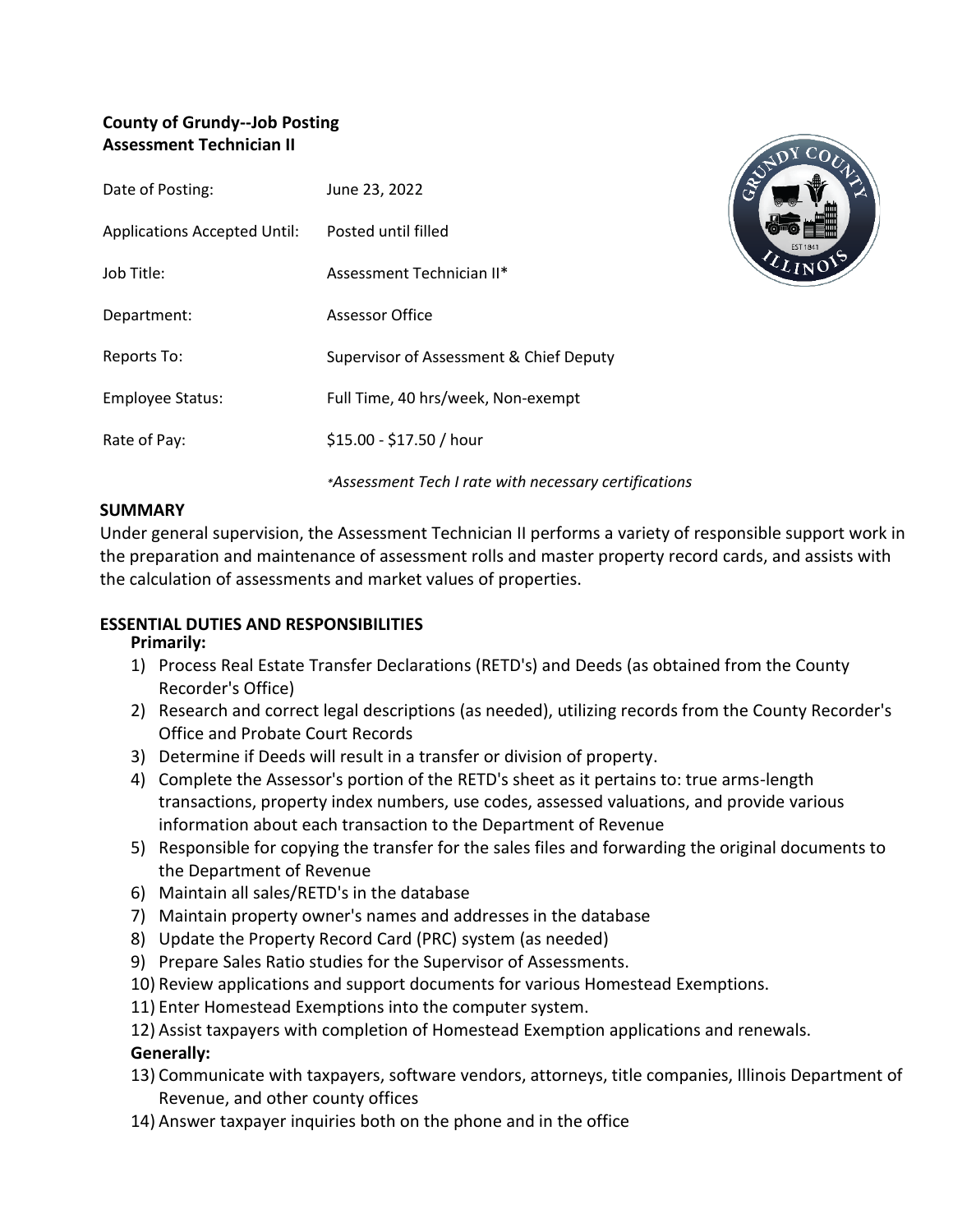15) Any other general office duties and responsibilities, as assigned, and as appropriate in the assessment office

#### **MINIMUM QUALIFICATIONS**

To perform this job successfully, an individual must be able to perform each essential duty and responsibility in a satisfactory manner. The requirements listed below are representative of the knowledge, skills, and abilities required.

- 1) Expertise in legal descriptions
- 2) Expertise in Homestead Exemptions qualifications and renewals
- 3) Ability to read and interpret aerial based tax maps
- 4) Working knowledge of the Illinois Appraisal manual and its applications
- 5) Expertise in the following software applications: CIC Tax Administration& Maintenance software & maintenance Microsoft Office (Excel, Word, Access, Outlook) Fike & Fike (mobile home software) Red1 (Real Estate Transfer software)
- 6) General use of computers and computer equipment
- 7) General office equipment (calculator, copier, fax, printers, scanners, phone system)
- 8) Communication and language:
	- a. Ability to read and interpret documents such as safety rules, operating and maintenance instructions, procedure manuals
	- b. Ability to write routine reports and correspondence
	- c. Ability to speak effectively before groups of people
- 9) Mathematical:
	- a. Ability to apply concepts of basic algebra and geometry
	- b. Ability to calculate figures and amounts, such as discounts, interest, commissions, proportions, percentages, area, circumference and volume
- 10) Reasoning:
	- a. Ability to interpret a variety of instructions furnished in written, oral, diagram or schedule form
	- b. Ability to solve practical problems and deal with a variety of concrete variables in situations where only limited standardization exists

# **EDUCATION AND EXPERIENCE**

High school diploma or general education degree, one to three months related experience and/or training in essential duties/responsibilities, or an equivalent combination of education and experience

# **CERTIFICATIONS, LICENSES, REGISTRATIONS**

Certified Illinois Assessing Official (CIAO) certificate from the Illinois Property Assessment Institute currently maintained and/or obtained within 2 years

# **PHYSICAL DEMANDS and WORK ENVIRONMENT**

The employee is frequently required to sit, stand, walk, talk, hear, see, and use fingers, hands and arms. The employee must frequently lift and/or carry up to 20 pounds. The work environment is moderately quiet. The physical demands and work environment are representative of those that must be met by an